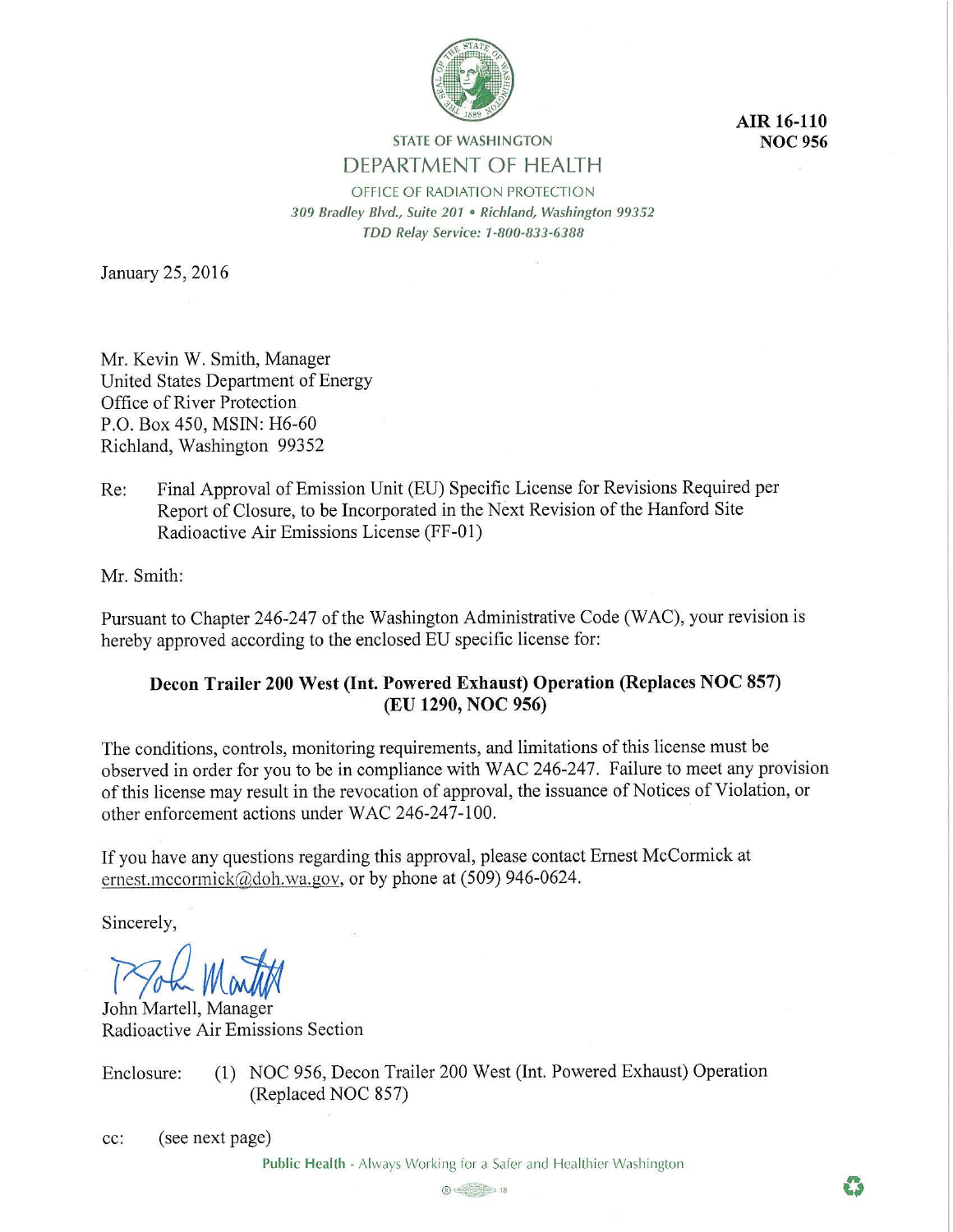Mr. Kevin W. Smith January 25, 2016 Page 2 of 2

cc: Ruth Allen, WRPS Matthew Barnett, PNNL Shawna Berven, WDOH Lucinda Borneman, WRPS Lee Bostic, BNI Dennis Bowser, USDOE-ORP Cliff Clark, USDOE-RL Jack Donnelly, WRPS Rick Engelmann, CHPRC Dennis Faulk, EPA Eric Faust, USDOE-RL Gary Fritz, MSA Philip Gent, Ecology Robert Haggard, BNI Jessica Joyner, WRPS Reed Kaldor, MSA Paul Karschnia, CHPRC Ed MacAlister, USDOE-RL Ernest McCormick, WDOH Valarie Peery, Ecology Bryan Trimberger, USDOE-ORP Randy Utley, WDOH Jeff Voogd, WRPS Joan Woolard, MSA Davis Zhen, EPA Environmental Portal RAES Tracking: Line 15-178; EU 1290; NOC 956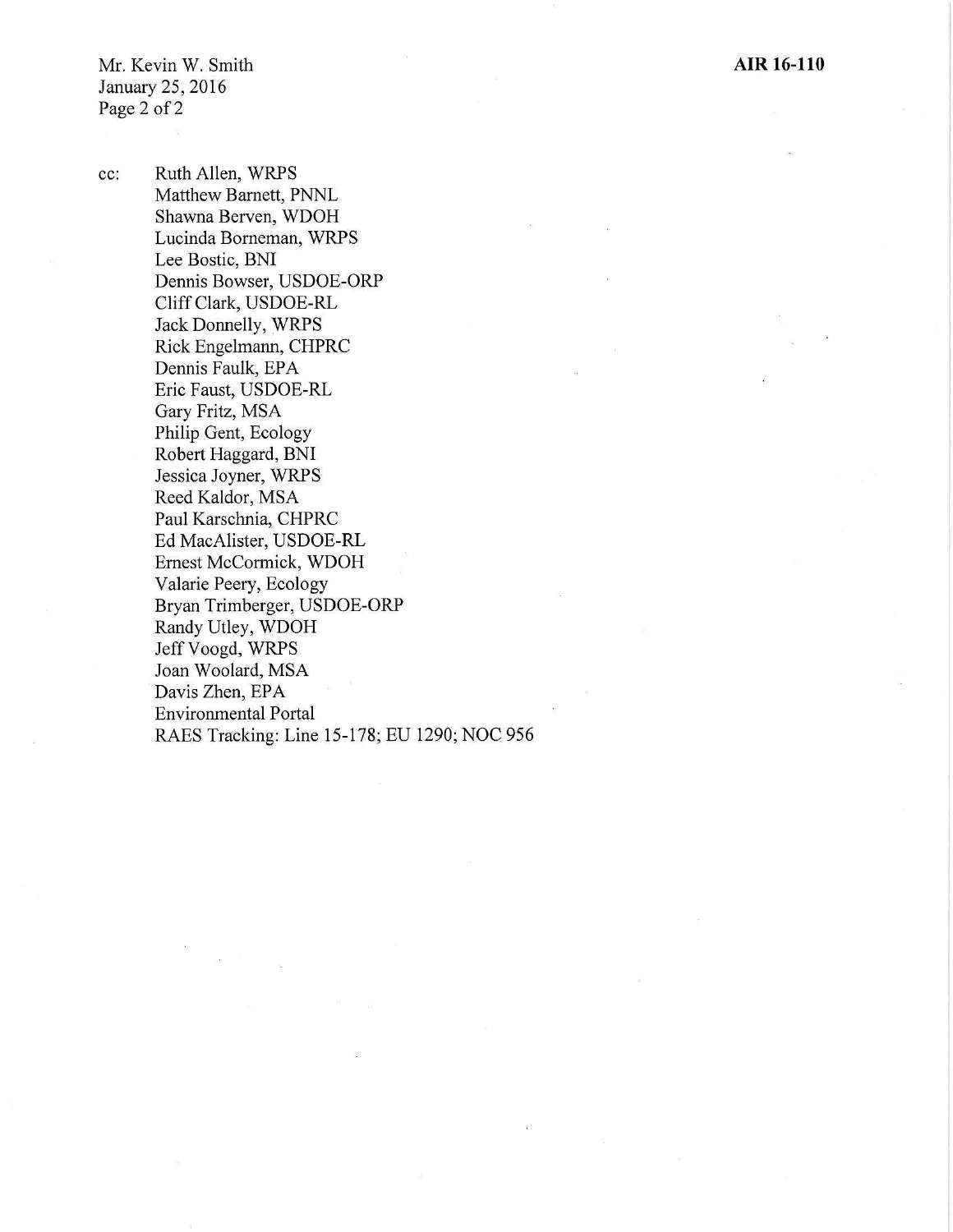#### **Emission Unit** ID: **1290**

#### **200**

### **Decou Trailer 200 West (int Powered exh)**

This is a MINOR, ACTIVELY ventilated emission unit.

Miscellaneous Support Facilities

# **Abatement Technology** BARCT WAC 246-247-040(3), 040(4)

state only enforceable: WAC 246-247-010(4), 040(5), 060(5)

| <b>Zone or Area</b> | <b>Abatement Technology</b> | <b>Required # of Units</b> | <b>Additional Description</b> |
|---------------------|-----------------------------|----------------------------|-------------------------------|
|                     |                             |                            |                               |

No credit taken for Abatement

# **Monitoring Requirements**

state enforceable: WAC 246-247-040(5), 060(5), and federally enforceable: 40 CFR 61 subpart H

| <b>Federal and State</b> | <b>Monitoring and Testing</b> | <b>Radionuclides Requiring</b> | Sampling              |
|--------------------------|-------------------------------|--------------------------------|-----------------------|
| <b>Regulatory</b>        | <b>Requirements</b>           | <b>Measurement</b>             | Frequency             |
| WAC 246-247-040(5)       | See license condition 5       | Per environmental monitoring   | See license condition |
| & WAC 246-247-060(5)     |                               | program                        | $4$ and $5$           |

**Sampling Requirements** Radiological field surveys and near field monitoring

#### **Additional Requirements**

Additional monitoring or sampling requirements established by this License will be listed in the Conditions and Limitations section, if applicable.

**Operational Status** Intermittant Powered exhaust of the 200 West Decontamination Trailer

### **This Emission Unit has 1 active Notice(s) of Construction.**

| <b>Project Title</b>                                                       |            | Approval # Date Approved NOC ID |     |
|----------------------------------------------------------------------------|------------|---------------------------------|-----|
| Decon Trailer 200 West (Int. Powered Exhaust) Operation (Replaces NOC 857) | AIR 16-110 | 1/25/2016                       | 956 |

# Conditions (state only enforceable: WAC 246-247-040(5), 060(5) if not specified)

- 1) The total abated emission limit for this Notice of Construction is limited to 1. 70E-05 mrem/year to the Maximally Exposed Individual (WAC 246-247-040(5)). The total limit on the Potential-To-Emit for this Notice of Construction is limited to 1.70E-05 mrem/year to the Maximally Exposed Individual (WAC 246-247-030(21)).
- 2) This approval applies only to those activities described below. No additional activities or variations on the approved activities that constitute a "modification" to the emission unit, as defined in WAC 246-247-030(16), may be conducted.

a.) Upon identification of the need of additional decontamination activities in the 200 area, individuals would be escorted to the nearest decontamination trailer.

b.) As appropriate, contaminated clothing, coverings, and/or articles will be removed and packaged for laboratory analysis and/or disposition, in accordance with As Low As Reasonably Achievable Control Technology (ALARACT) 4.1, "Tank Farm ALARACT Demonstration for Packaging and Transportation of Waste" and 12.1, "Tank Fann ALARACT Demonstration for Packaging and Transportation of Equipment and Vehicles."

c.) Personnel decontamination processes might include various methods or a combination of cleaning agents and /or chemicals. For example: soap and water, pre-moistened towelettes, removal of hair, abrasive soaps for toughened skin surfaces (e.g., hands and feet), and chelating agents.

d.) Spent decontamination solutions will be transferred from the holding tanks and/or bladder and containerized (e.g., packaged in absorbents in drums or placed in drums or carboys) and transported to existing facilities on the Hanford Site for disposal.

e.) Periodic maintenance inspection of the decontamination trailers will be perfonned without the use of containment or portable exhausters.